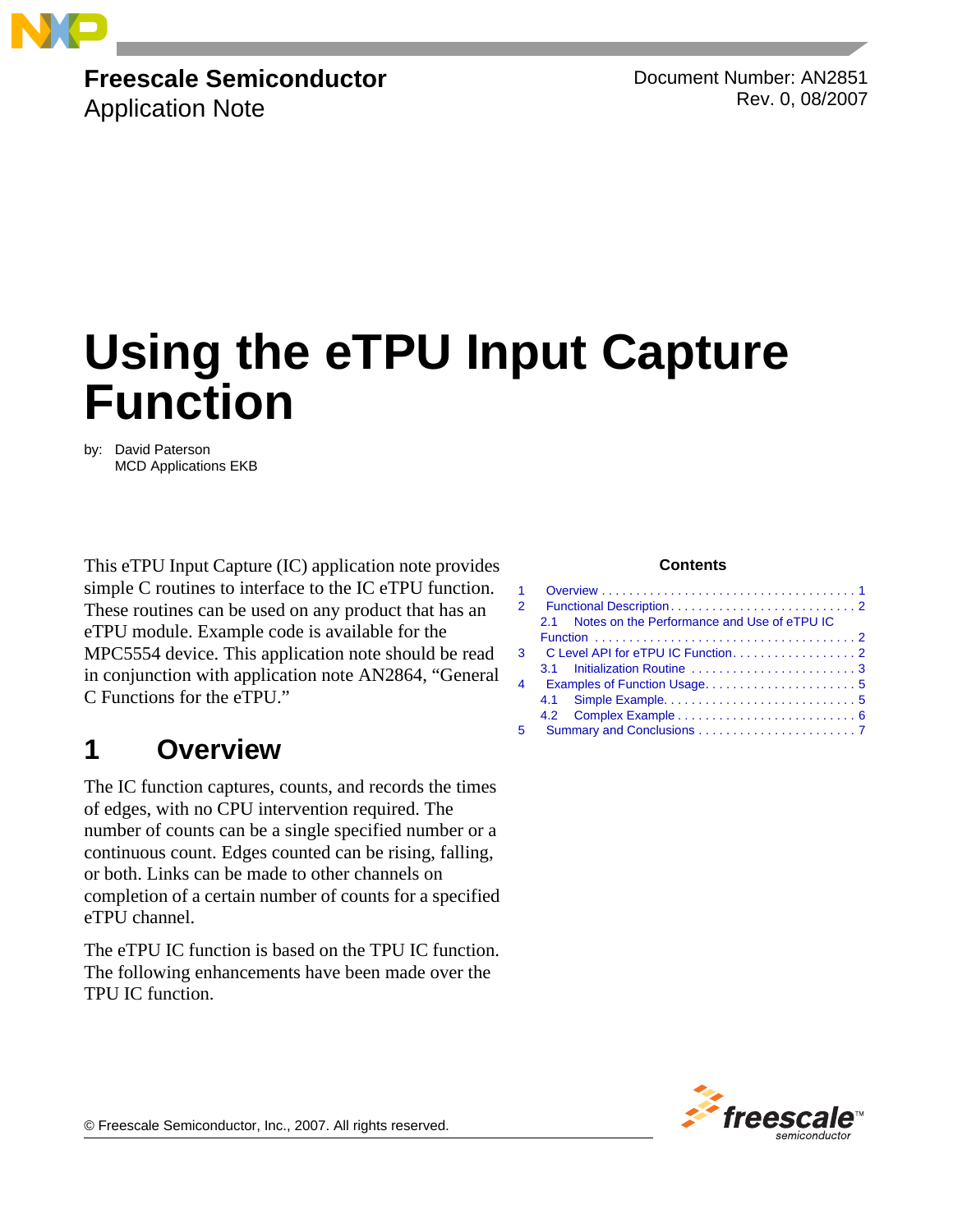

#### **Functional Description**

- Linking is not limited to eight channels
- The maximum count (number of edges to count before generating an exception request) is 24 bits
- 64 eTPU channels are available for link operation

# <span id="page-1-0"></span>**2 Functional Description**

The IC function can count positive, negative or both types of edges on the specified channel. It can count to a specified number of edges or count continuously. Timestamp data is also recorded from the selected timebase when the edge is captured.

The function can operate in three modes: single, continuous, or link. In single mode, the function captures only one input edge. In continuous mode, the function captures input edges continuously. In link mode, the function can link to another channel after a specified number of input edge counts.

## <span id="page-1-1"></span>**2.1 Notes on the Performance and Use of eTPU IC Function**

### **2.1.1 Performance**

Like all eTPU functions, IC function performance in an application is dependent, to some extent, upon the service time (latency) of other active eTPU channels. This is due to the operational nature of the scheduler. The more eTPU channels that are active, the more performance decreases. Worst-case latency in any eTPU application can be closely estimated. To analyze the performance of an application that appears to approach the limits of the eTPU, use the guidelines given in the eTPU reference manual and the information provided in the eTPU IC software release available from Freescale.

## **2.1.2 Linked Operation**

The IC function can perform links only to other eTPU functions with input link capability. This function does not support receiving a link from another channel.

## **2.1.3 Changing Operating Modes**

To change operation modes on the channel while it is still running, the channel must first be disabled. This can be done using the fs etpu disable function, found in file etpu utils.h.

## **2.1.4 Noise Immunity**

Features in the hardware of the eTPU and the microcode of the IC function protect, to a large extent, the counter from erroneous updates due to noise. All eTPU input channels incorporate a digital filter, which rejects pulses of less than a programmable duration.

# <span id="page-1-2"></span>**3 C Level API for eTPU IC Function**

The following routines provide easy access for the application developer to the IC function. Using these routines eliminates the need to directly control the eTPU registers. The API consists of five functions.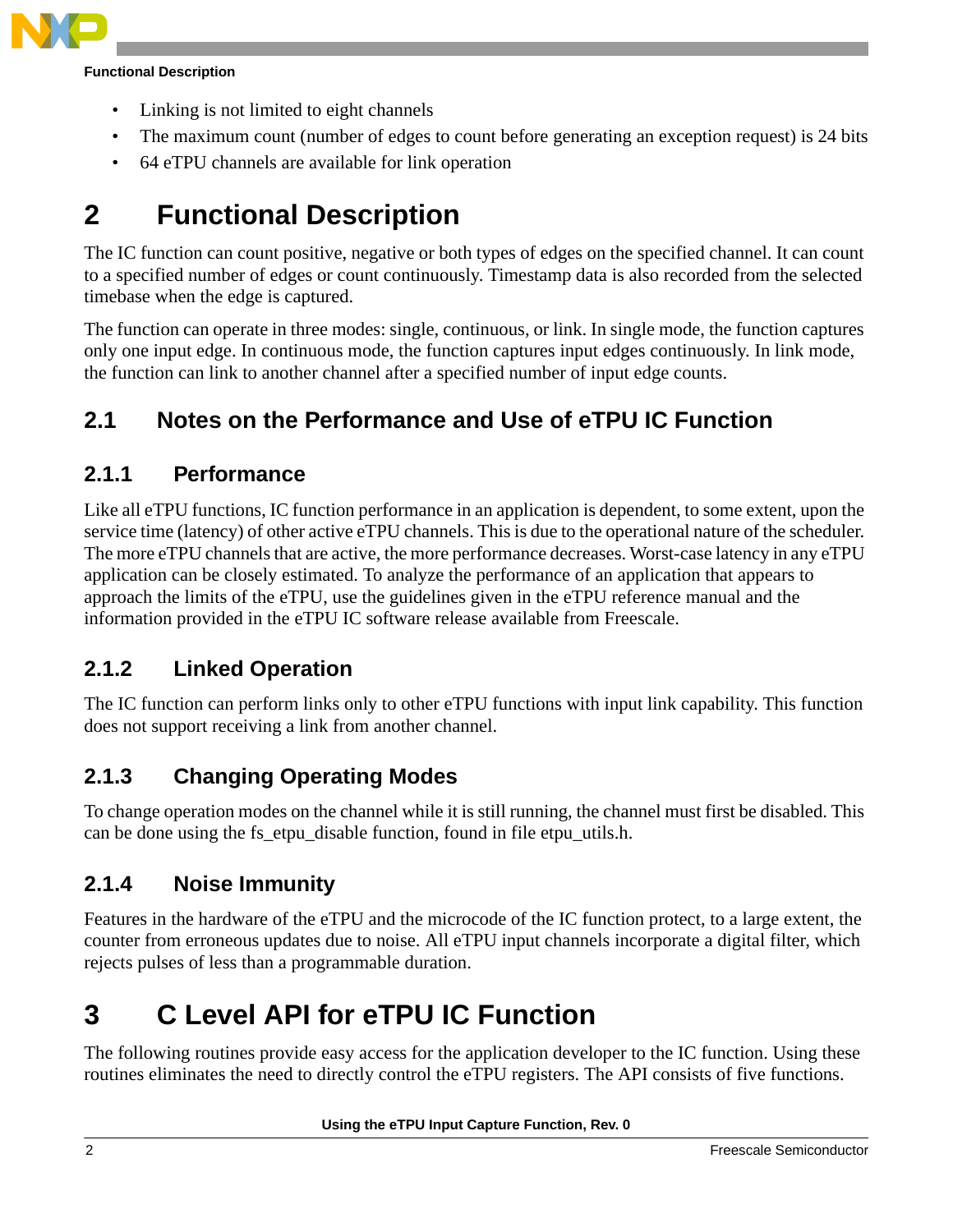

#### **C Level API for eTPU IC Function**

These functions can be found in the etpu\_ic.h and etpu\_ic.c files. The routines are described below and are available from Freescale. In addition, the eTPU C-compiler generates a file called etpu\_ic\_auto.h. This file contains information relating to the eTPU IC function, including details of how the eTPU Data Memory is organized and definitions for various API parameters.

| int32_t fs_etpu_ic_init             | (uint8_t channel,     |
|-------------------------------------|-----------------------|
|                                     | uint8_t priority,     |
|                                     | uint8_t mode,         |
|                                     | uint8_t timebase,     |
|                                     | uint8_t edge,         |
|                                     | $uint32_t max_count)$ |
|                                     |                       |
| $int32_t$ fs_etpu_ic_init_link      | (uint8_t channel,     |
|                                     | uint8_t priority,     |
|                                     | uint8_t mode,         |
|                                     | uint8_t timebase,     |
|                                     | uint8_t edge,         |
|                                     | uint32_t max_count,   |
|                                     | $uint32_t link1,$     |
|                                     | $uint32_t link2)$     |
|                                     |                       |
| int32_t fs_etpu_ic_read_trans_count | (uint8_t channel)     |
|                                     |                       |
| int32_t fs_etpu_ic_read_final_time  | (uint8_t channel)     |
|                                     |                       |
| int32_t fs_etpu_ic_read_last_time   | (uint8_t channel)     |

## <span id="page-2-0"></span>**3.1 Initialization Routine**

The initialization routines dynamically allocate eTPU Data Memory. If dynamic allocation is not required, then the clock channel's Channel Parameter Base Address field should be written with a non-zero value before calling the fs\_etpu\_spi\_init function.

Dynamic allocation of eTPU Data Memory occurs if the channel has a zero in its Channel Parameter Base Address field. The API updates the Channel Parameter Base Address field with a non-zero value to point to the parameter RAM allocated to the channel. The fs\_etpu\_ic\_init and fs\_etpu\_ic\_init\_link APIs will not allocate new parameter RAM if the channel has a non-zero value in its Channel Parameter Base Address field; this means that channel has already been assigned.

These initialization routines are used to initialize an eTPU channel for the eTPU IC functions. After the channel has been initialized, the channel waits for specified events as decided in the functions, and performs captures, counts, timestamps (with current timebase value) and links.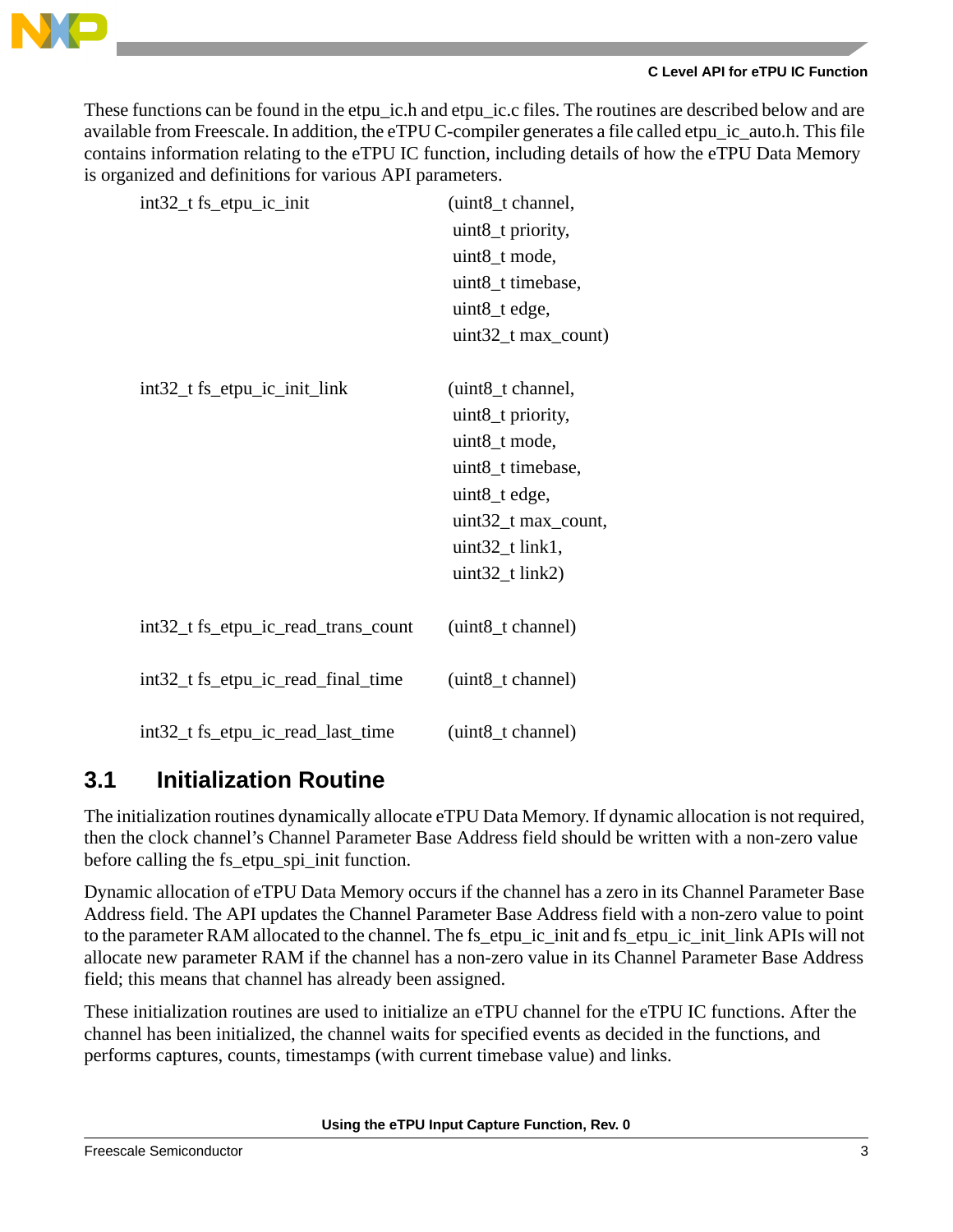#### **C Level API for eTPU IC Function**

The functions have the following parameters:.

- **channel (uint8\_t)**: The IC channel number. For devices with two eTPUs, this parameter should be assigned a value of 0-31 for eTPU\_A and 64-95 for eTPU\_B. For products with a single eTPU, this parameter should be assigned a value of 0-31.
- **priority (uint8 t):** The priority to assign to the eTPU IC channel. The following eTPU priority definitions are found in utilities file etpu\_utils.h.
	- FS\_ETPU\_PRIORITY\_HIGH
	- FS\_ETPU\_PRIORITY\_MIDDLE
	- FS\_ETPU\_PRIORITY\_LOW
	- FS\_ETPU\_PRIORITY\_DISABLED
- **mode (uint8\_t):** The operation mode in which the eTPU IC function will run. The following eTPU IC operation mode definitions are found in the etpu\_ic\_auto.h file.
	- ETPU\_IC\_MODE\_SINGLE (only one edge count)
	- ETPU\_IC\_MODE\_CONT (continuously counts edges)
	- ETPU IC MODE LINK (links to another channel and continuously counts edges)
- **timebase (uint8\_t):** The timebase the eTPU IC channel will use. The following eTPU timebase definitions are found in utilities file etpu\_utils.h.
	- FS\_ETPU\_TCR1
	- FS\_ETPU\_TCR2
- **edge** (uint8 t): This is the type of edge to detect and are found in the etpu\_ic\_auto.h file. It should be assigned a value of:
	- ETPU\_IC\_FALLING\_EDGE
	- ETPU\_IC\_RISING\_EDGE
	- ETPU\_IC\_ANY\_EDGE
- **max** count (uint32 t): This is the number of edges to count before generating an exception request. For example, enter value '1' for 1 count, value '2' for 2 counts.
- **link1 (uint32** t): This is a packed 32-bit parameter with 4 x 8-bit channel fields in it. See [Figure 1](#page-4-2) for details. (For example, 0b11001000 would link to Channel 8 on the other eTPU engine; 0b00001000 would link to Channel 8 on the current eTPU engine.)
- **link2 (uint32** t): This is a packed 32 bit parameter with 4 x 8-bit channel fields in it. See [Figure 1](#page-4-2) for details. (For example, 0b11001000 would link to Channel 8 on the other eTPU engine; 0b00001000 would link to Channel 8 on the current eTPU engine.)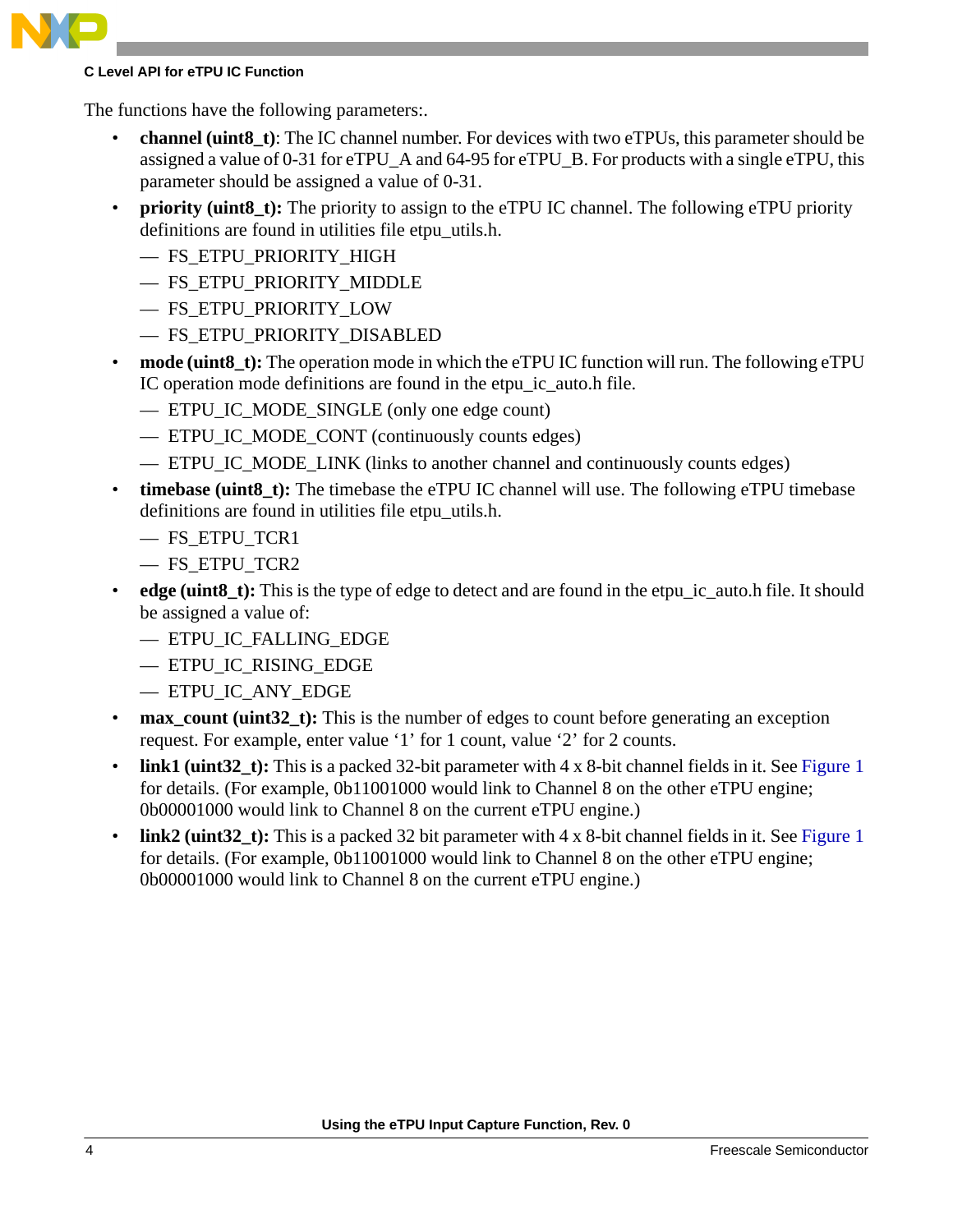

#### **Examples of Function Usage**

| <b>Engine Selection</b> | reserved' |  | <b>Channel Number</b> |  |
|-------------------------|-----------|--|-----------------------|--|

<sup>1</sup> Reserved bits must be written 0.

| <b>Engine</b><br><b>Selection</b> | <b>Description</b> |
|-----------------------------------|--------------------|
| 00                                | This engine        |
| 01                                | Engine 1           |
| 10                                | Engine 2           |
| 11                                | The other engine   |

 $1$  This can occur only if the link service request came from the other engine or from serviced channel itself.

#### **Figure 1. Microengine Link Register (eTPU Block Guide Reference)**

### **NOTE: Return**

<span id="page-4-2"></span>This IC function returns an error code if the channel cannot be initialized. The error codes that can be returned are found in utilities file etpu\_utils.h:

- FS\_ETPU\_ERROR\_MALLOC
- FS\_ETPU\_ERROR\_FREQ
- FS\_ETPU\_ERROR\_VALUE
- FS\_ETPU\_ERROR\_CODESIZE

### **NOTE**

This IC function configures only the eTPU, not the pin; you may have to configure a pin to select the eTPU in your application (see example code).

# <span id="page-4-0"></span>**4 Examples of Function Usage**

### <span id="page-4-1"></span>**4.1 Simple Example**

### **4.1.1 Description**

This section describes a simple use of the IC function, and shows how to initialize the eTPU module and assign the eTPU IC function to an eTPU channel.

### **4.1.2 Example Code**

The example consists of two files:

- ic\_example1.c
- ic\_example1.h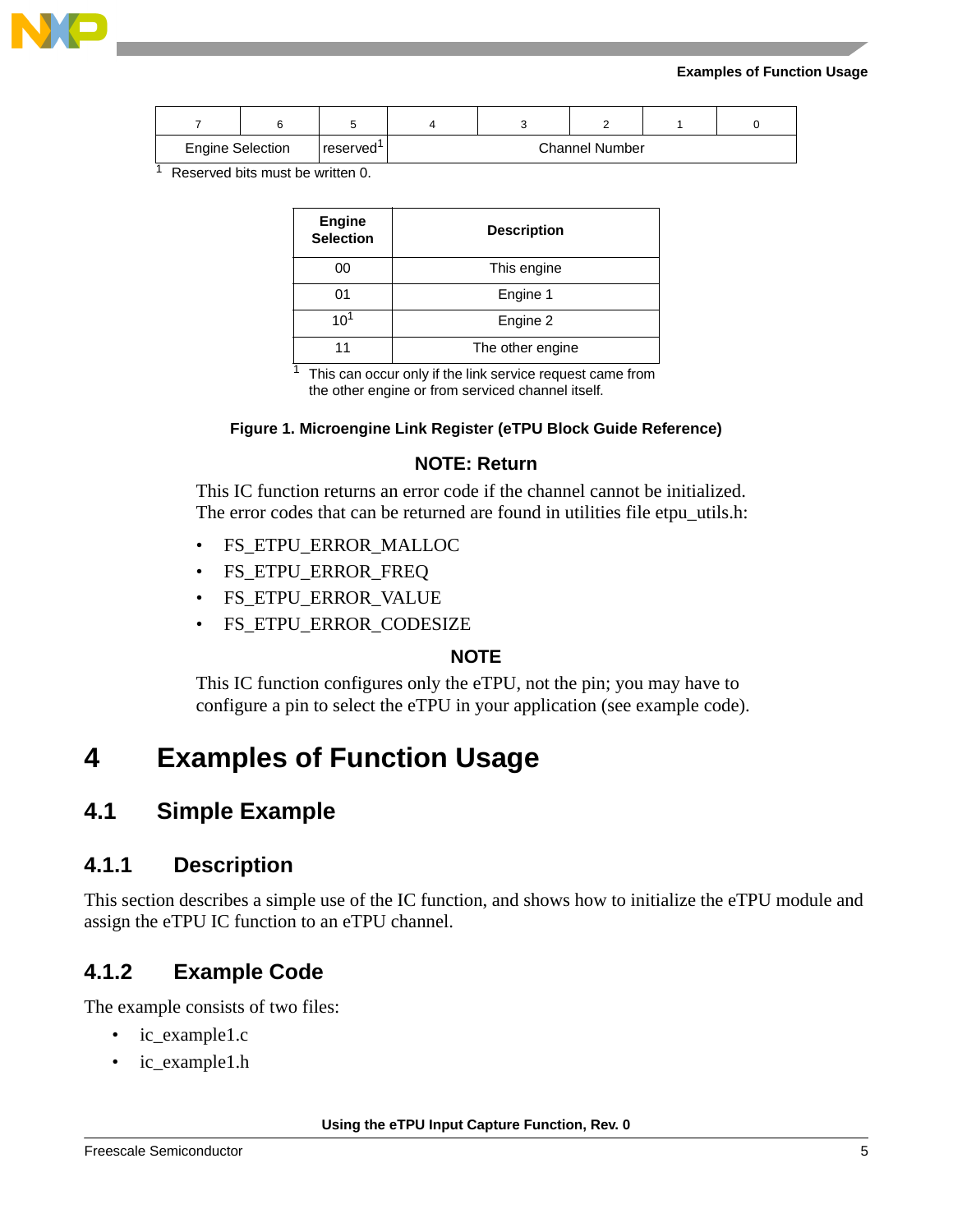#### **Examples of Function Usage**

File ic\_example1.c contains the main() routine. This routine initializes the MPC5554 device for 128 MHz CPU operation, and initializes the eTPU according to the information in the my\_etpu\_config struct (stored in file ic\_example1.h).

Two pins are used in this example. EMIOS0 is configured as GPIO and ETPUA1 is configured for eTPU functionality; then the IC function is initialized on channel IC 1 (ETPUA1).

The channel is configured to capture one rising edge with middle priority in single mode with timer TCR1 as follows:.

```
error_code = fs_etpu_ic_init(IC_1, FS_ETPU_PRIORITY_MIDDLE, ETPU_IC_MODE_SINGLE,
  FS_ETPU_TCR1, ETPU_IC_RISING_EDGE, 1);
```
The GPIO pin is then toggled to trigger the eTPU IC function. Note that an external connection is required (from ETPUA1 to EMIOS0).

### **4.1.3 Program Output**

The final timestamp (captured TCR value) is read using the function defined in etpu\_ic.c:

```
final_value = fs_etpu_ic_read_final_time (IC_1);
```


## <span id="page-5-0"></span>**4.2 Complex Example**

### **4.2.1 Description**

This section describes a more complex use of the IC function. The eMIOS module is configured to run with the same clock frequency as the eTPU, and an eMIOS channel is set up to drive the eTPU channel using Single Action Output Compare (SAOC) mode. The IC function counts five rising edges in continuous mode, and compares the fourth and fifth timestamps, to ensure the timing is correct. Note that an external connection is required (from EMIOS3 to ETPUA0).

### **4.2.2 Example Code**

The example consists of two files:

- ic\_example2.c
- ic\_example2.h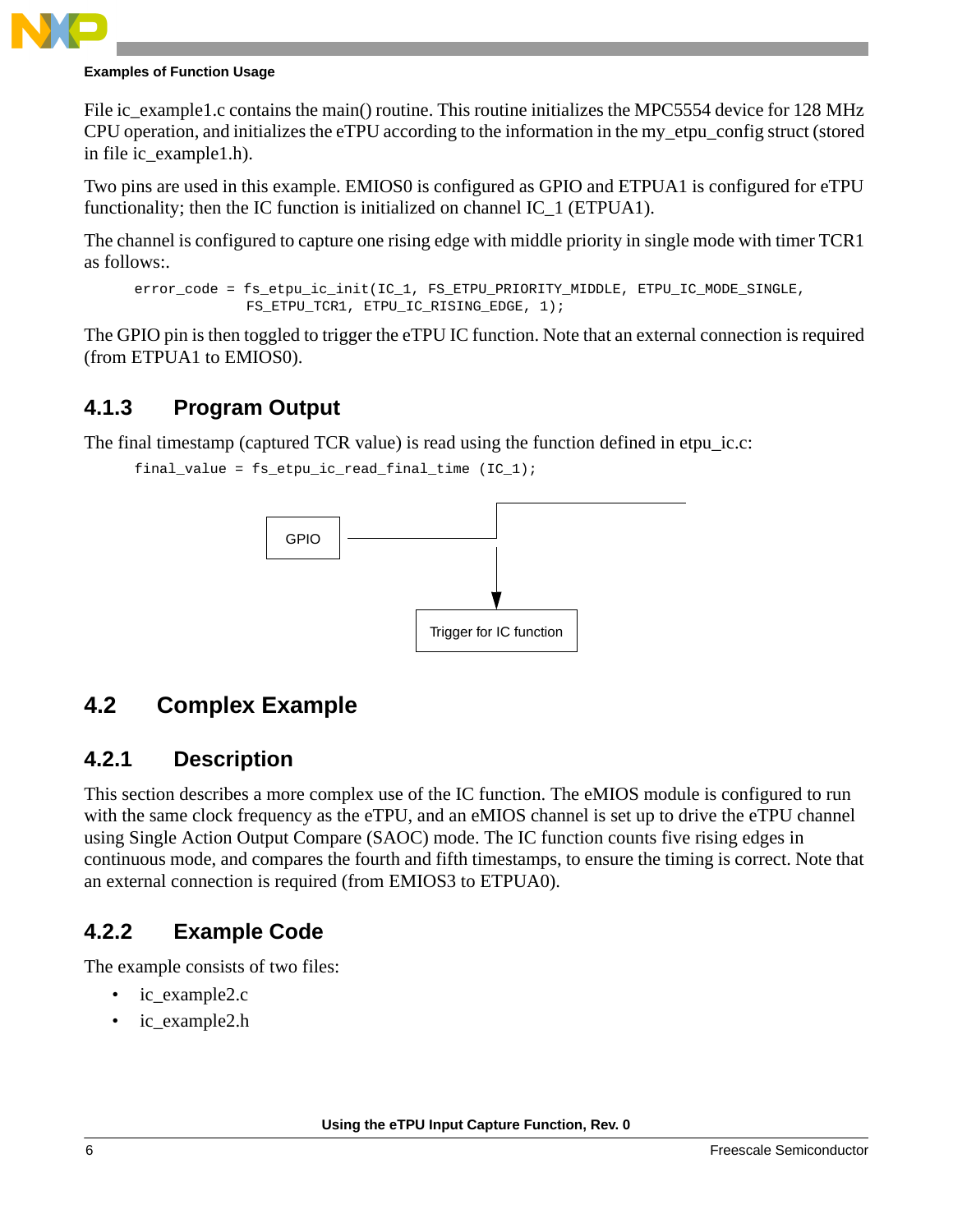

#### **Summary and Conclusions**

File ic\_example2.c contains the main() routine. This routine initializes the MPC5554 device for 128 MHz CPU operation, sets up the eMIOS module, and initializes the eTPU according to the information in the my\_etpu\_config structure (stored in file ic\_example2.h).

Two pins are used in this example. EMIOS3 is configured as SAOC mode and ETPUA0 is configured for eTPU functionality; then the IC function is initialized on channel IC 1 (ETUA0).

The channel is configured to capture five rising edges with middle priority in continuous mode with timer TCR1 and then links to IC\_2 on completion of the five counts. IC\_2 could be, for example, another eTPU function that has link input functionality (QOM, SPWM, or other custom functions). After counting five rising edges, the channel continues to count.

```
error_code = fs_etpu_ic_init_link(IC_1, FS_ETPU_PRIORITY_MIDDLE, ETPU_IC_MODE_CONT,
   FS_ETPU_TCR1, ETPU_IC_RISING_EDGE, 5, IC_2, 0);
```
The eMIOS channel is then configured to produce a 50% duty cycle waveform.

### **4.2.3 Program Output**

The program waits for all five edges to be captured, then compares the fourth and fifth timestamp (captured TCR value) to ensure the timing was correct:



# <span id="page-6-0"></span>**5 Summary and Conclusions**

This eTPU IC application note describes and provides examples of how to use the Input Capture eTPU function. The simple C interface routines for the IC eTPU function allow easy implementation of the IC function in applications. The functions are targeted at the MPC5500 family of devices, but they can be used with any device that has an eTPU.